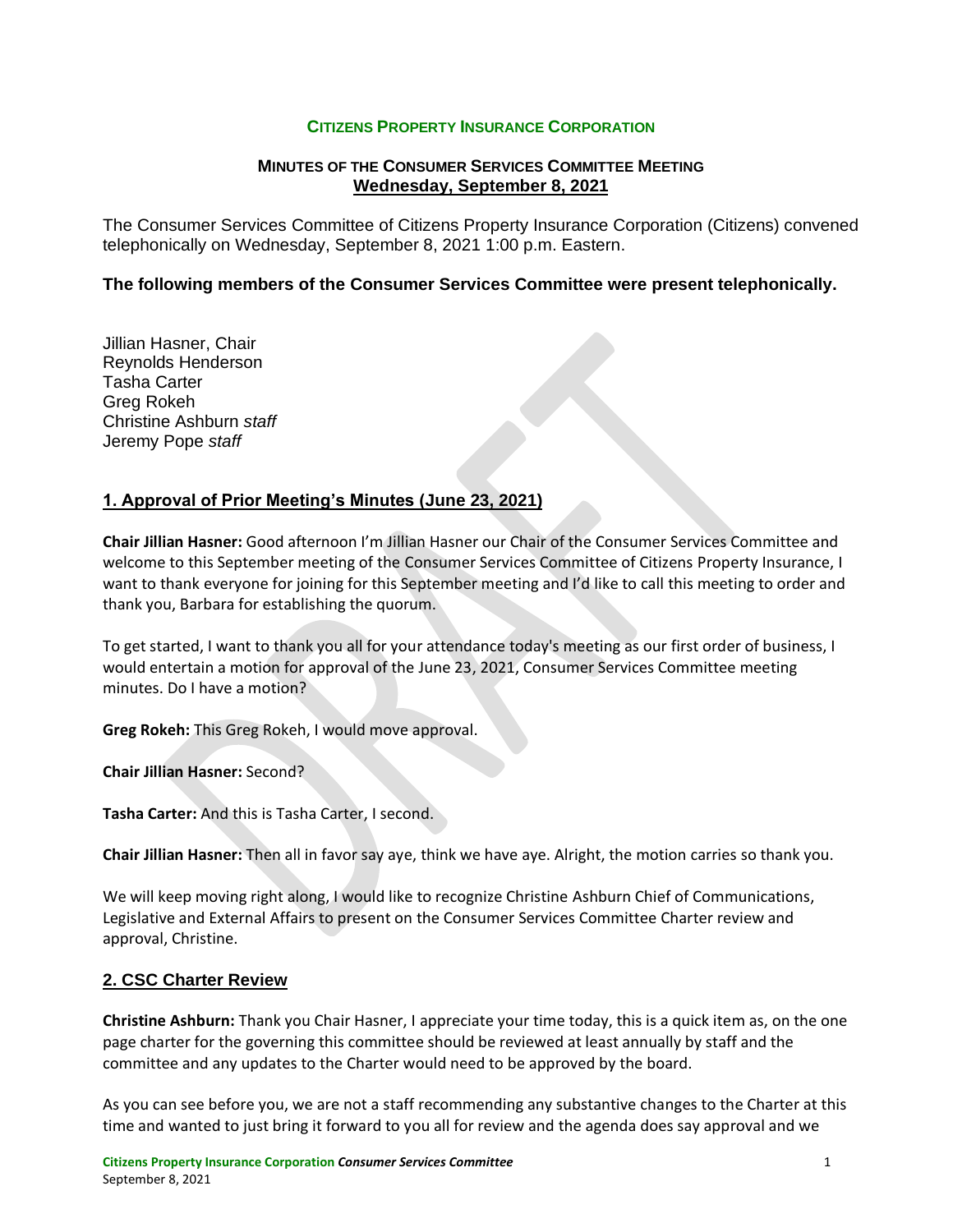would be happy to have you all approve it, and we will put this in tickler to come back and review again next year. If there are no changes.

**Chair Jillian Hasner:** Anyone have any changes to the Charter? Motion to approve the Charter?

**Greg Rokeh:** I would move approval of the Charter.

**Chair Jillian Hasner:** Second?

**Tasha Carter:** Tasha Carter, second.

**Chair Jillian Hasner:** All in favor say Aye. All right, the motion carries to approve the Consumer Services Committee Charter for another year, thank you, Christine.

**Christine Ashburn:** Thank you.

**Chair Jillian Hasner:** For that presentation next we will move this right along and I would like to recognize Jeremy Pope Vice President of Customer Experience to present an update on the Citizens Customer Experience Strategy and the famous slide so Jeremy.

# **3. Customer Experience Strategy**

**Jeremy Pope:** I knew was coming. No, thank you Chair Hasner and good afternoon to you and the fellow committee members. I do not have any action items seeking approval today from the committee, but I do have a brief update for awareness around our Customer Experience Strategy, we recently finalized, so I will draw your attention to this jam pack slide that is obviously on the screen, but also included with your committee materials today.

We're really using this as a visual for our strategy, we do have a comprehensive strategic internal document that we're using that has much greater detail. In essence, this is the organization's map when it comes to Customer Experience and it's where we're headed and historically as an organization, we've been focused on customer satisfaction, which is great. Customer satisfaction typically captures satisfaction at a moment in time, if you will it's very transactional based. Customer Experiences is really a more holistic approach, it digs deeper into the customer journey and really captures any opportunity we have around people processes or even technology that our customers deal with on an ongoing basis or presented with, I should say.

We really had four primary purposes of the Customer Experience Strategy, the first one is to obviously define what Customer Experience means to Citizens and to educate employees on how they can contribute. Also, to acknowledge our existing organizational challenges and/or opportunities related to Customer Experience. One of the purposes is to help guide the organization to formally seek and utilize customer feedback ahead of designing and implementing solutions or processes. With this one we thought was critical just to ensure that we are maximizing our investments, both today and for future investments, making sure that we're designing solutions, keeping the user experience at the forefront, and just making sure that we're always digging into processes, as appropriate, but looking at it from a consumer our customers lens I should say. The last one of the primary purposes, if you will, with the strategy is to help implement a cross functional representation and discussion around Customer Experience to really help drive identified strategic objectives which we will work towards solutioning.

So, what we can expect from the strategy and simply put the fruits of our Labor and focus, if you will, is a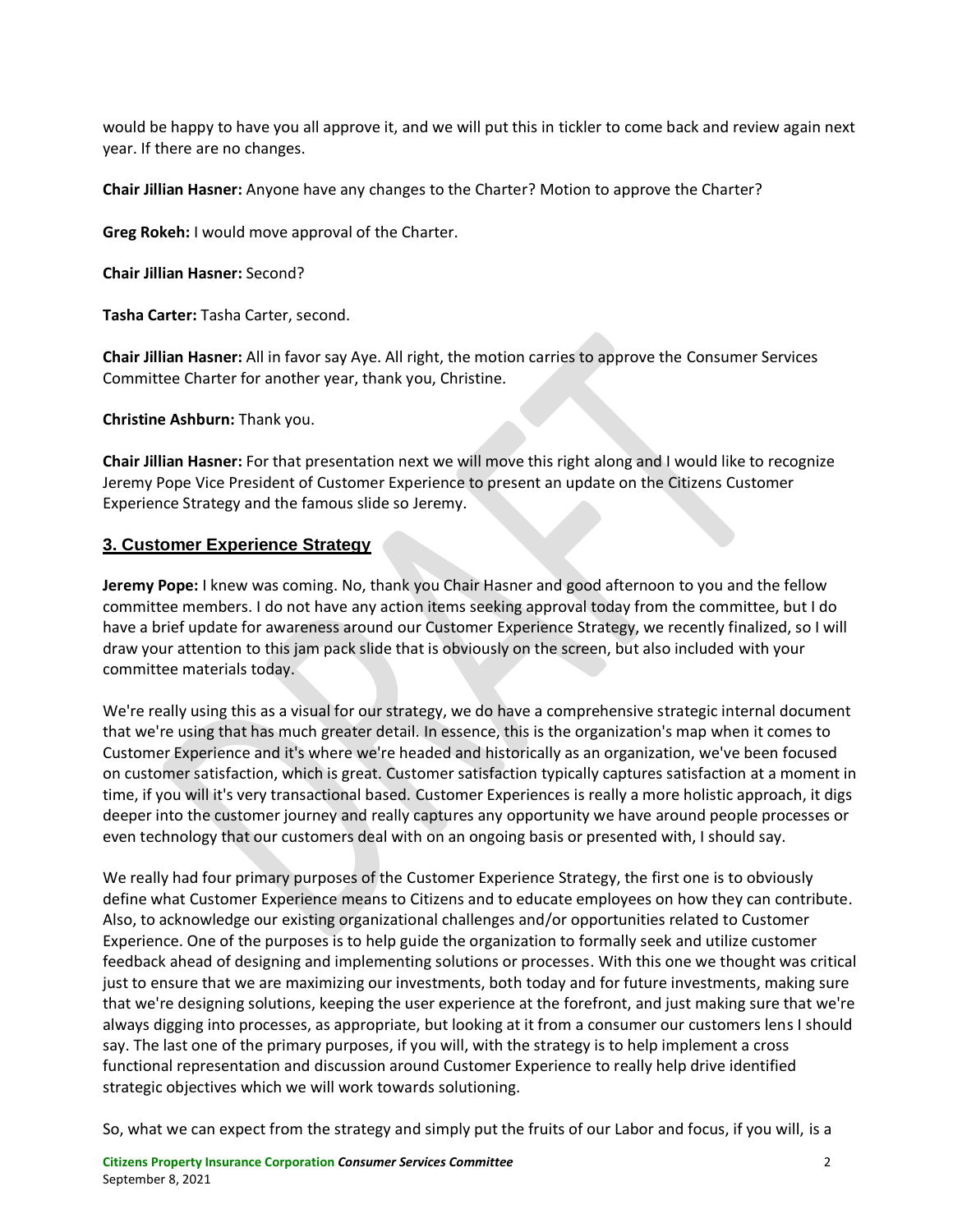workforce that will truly understand what customer experience is and engaged to measure that understanding and the ability for employees to truly understand how they can help improve Customer Experience at Citizens', where appropriate, also a continued focus around our self-service channels for customers.

If you recall from our last meeting, I shared that we have some exciting enhancements with some of our self-service initiatives that we'll be seeing toward the end of this year, and also going into next year. We expect that work to continue and also, we expect from the strategy for us to collect feedback regarding organizational opportunities and solutions in a more, what I would say, formalized manner so finding additional engagement opportunities with our customers to reach out. Sometimes a survey is applicable and sometimes a discussion is. So, embarking more on that activity to collect as much feedback, as we can.

Also, with the strategy we have a lot of customer data. Formalizing our customer data management practices that will help improve how we measure and track customer interaction, we've got data, you know throughout various systems across the organization and potentially looking at how we can centralize that to get as much customer intelligence as possible to make even better business decisions in the future. We also plan to establish and implement Customer Experience metrics to identify such opportunities and, very importantly, and i'll close with maximizing our existing future state and future state technological investments, we think is critical new strategy will help support so.

To help make this strategy actionable and ensure that the appropriate or sure that the approach remains relevant and key results and activities will be defined for each Customer Experience Objective and we'll review them quarterly by what we're calling a Customer Experience Strategic Advisory Team, and that will include an internal group of senior leaders that are cross functional they'll have representation and involvement to help and guide the strategy along any projects that surface from the Customer Experience Strategy will follow our typical portfolio management process for the appropriate prioritization. As I mentioned today was simply just to bring awareness, to the committee, where we landed with our Customer Experience Strategy. As we work through the strategic objectives, it is possible that this committee may see future action items requesting spend authority for various solutions if we feel that the business value is there and it'll help us meet our business objectives while also either preserving or improving the customer experience, where appropriate.

Chair Hasner that that is my brief update today, I'd be happy to answer any questions if anybody has any at this time.

**Chair Jillian Hasner:** Any questions for Jeremy and this really wonderful slide.

**Jeremy Pope:** Colorful too.

**Chair Jillian Hasner:** You've got to try to fit more on there Jeremy.

**Jeremy Pope:** We have an inside joke Chair Hasner and I, but no absolutely.

**Chair Jillian Hasner:** I also want to recognize that Governor Henderson has joined as well, thank you.

**Governor Reynolds Henderson:** My apologies for the delay, I was having a hard time getting on so.

**Chair Jillian Hasner:** No worries. Anything for Jeremy before we move on? All right, thank you very much. All right, I'd like to recognize Carl Rockman Vice President of Agency and Market Services, to give us an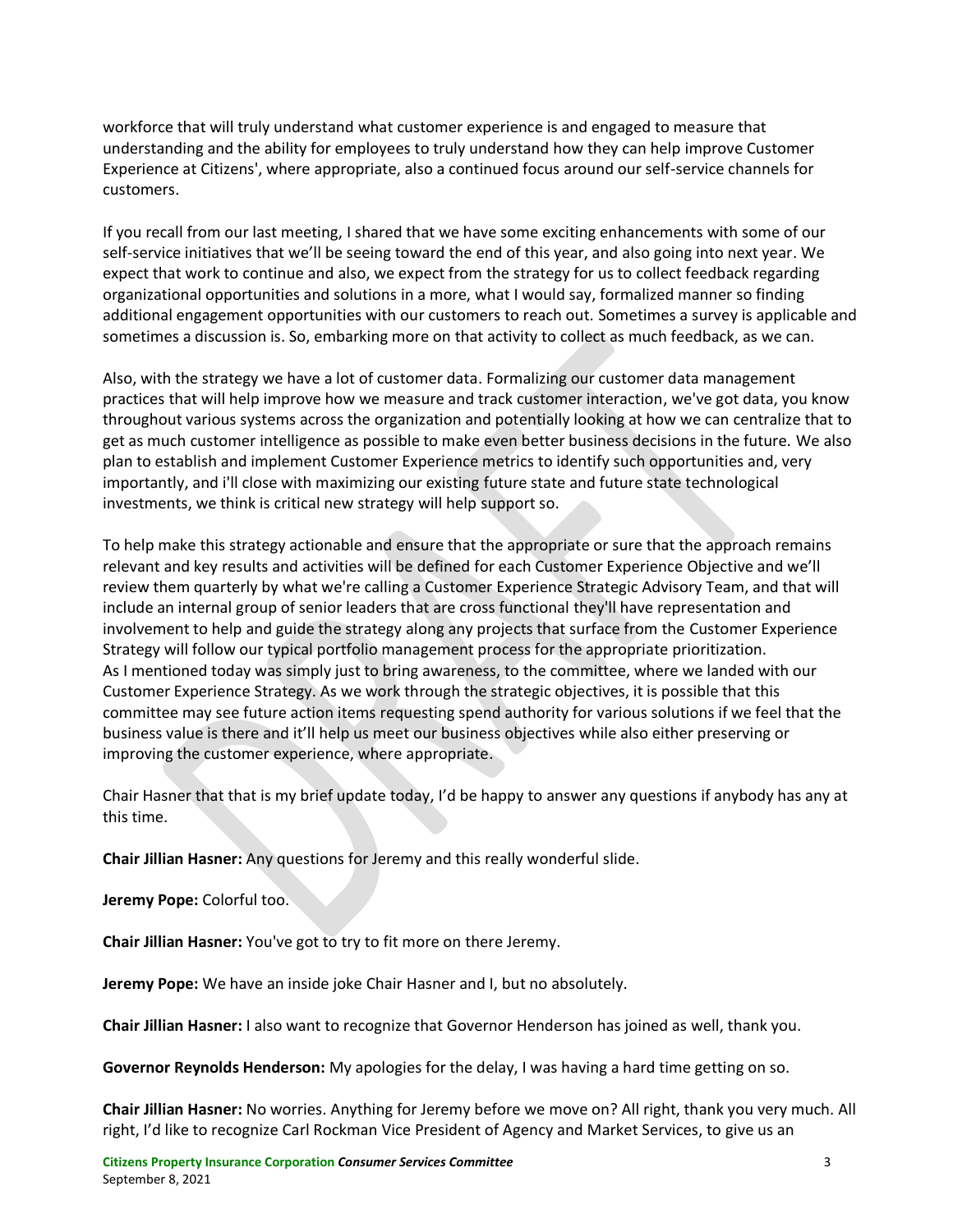overview of Florida Market Assistance Plan (FMAP) and Depopulation.

# **4. FMAP and Depopulation Overview**

**Carl Rockman:** Well, thank you Chair Hasner. I'm Carl Rockman Vice President of Agency and Market Services. I'm delighted to spend a few minutes with the committee to provide an overview of two programs that impact Florida consumers and Citizens' policyholders, the Florida Market Assistance Plan and our Depopulation Program.

Let's go to the next slide and cover the Florida Market Assistance Plan first. This program was established and authorized by the Florida Legislature in 1985, to help property owners attain coverage in the private market. There are two components to the program but we're going to focus on the online referral program today which links consumers and agents, who have registered agents who have registered for the program and consumers, who have a need to find out more about what's available in the marketplace. The program is also funded by Florida Residential Property Insurers who assessed \$450 per year to fund the Program.

Let's take a look at the next slide and talk about what the customer journey is in the Florida Market Assistance Plan. It all starts with a consumer who has a need for property insurance and they engage our website FMAP.org or call and Jeremy's team takes that call. The customer either gives the call representative or enters on the website basic information on their home, basic information that would allow us to contact them. It's about 20 questions that the consumer puts in the system that helps the agent identify what risk characteristics are associated with this home and, more importantly, the customer provides a need by date. Some customers are shopping, some customers are closing on a home, very important that that need by date be provided.

That information is put into FMAP.org and it creates a lead. The lead is sent to agents that participate in the Program. Agents establish what type of lead they want: age of home, where the home is, the need by date. The agents will determine that based on criteria that they set. Consumer lead match to agents, those agents subscribe to Florida Market Assistance Plan (FMAP) because they select again the lead criteria based on those 20 questions.

Multiple agents can interact with this consumer and i'll talk about that in just a minute, but that lead is sent to any agent that matches that criterion. Those agents contact that customer, present the available markets that those agents have, hopefully provide a private solution for those customers. The customer is ultimately contact and hopefully finds a solution, they seek.

Agents that participate in the program also report back to us. They report back on the number of customers that are placed in the private market as a result of the program. Now, at the direction of our Florida Market Assistance Plan (FMAP) Board of Governors and they've asked us to take a fresh look at the program and I'm going to cover some highlights of that in just a minute.

But more importantly, I want to acknowledge some great work that Jeremy's team did. As we began that journey of improving the program, we reached out to customers that had actually used Florida Market Assistance Plan (FMAP) and their feedback is provided in the blue box below. This is what they told us, overall very positive feedback on the Program. Consumers feel, though they're contacted by too many agents and i'll talk about what we might do there from an enhancement standpoint. The frustrations expressed around answering questions more than once, i'll talk about that and some improvements we want to make in that process, and most consumers were using Florida Market Assistance Plan (FMAP) to compare current premiums, not necessarily to shop for a new policy.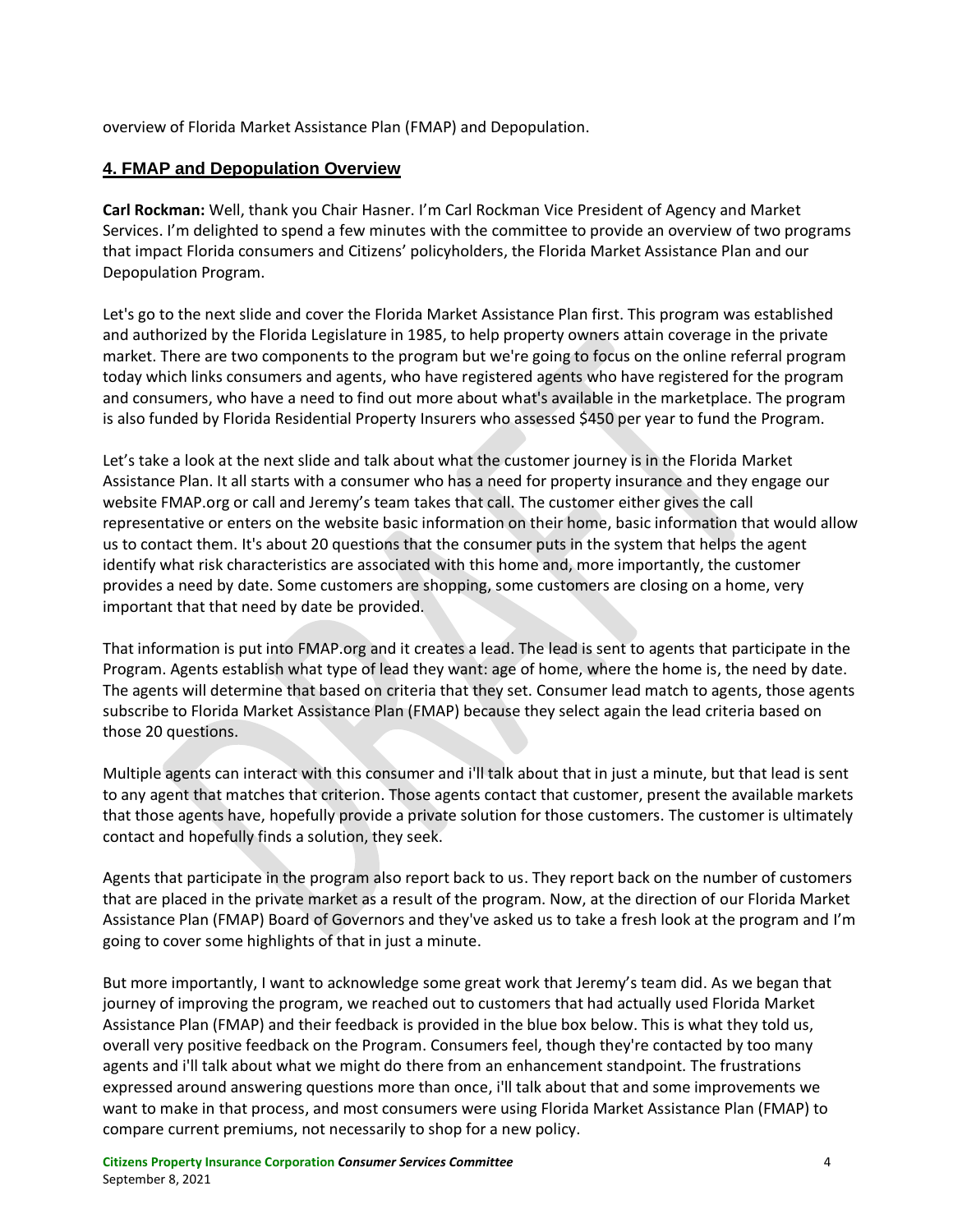We are finding out that more customers are using Florida Market Assistance Plan (FMAP) to just compare the current process, the current premium, they have to see what's available in the marketplace. That's certainly appropriate, but maybe it goes beyond the original scope of Florida Market Assistance Plan (FMAP), where a customer needed insurance potentially for a new purchase or because they didn't have insurance at the current time.

Let's talk about the road ahead and what we're going to be doing to react not only to that customer intelligence, but also to the direction from our Florida Market Assistance Plan (FMAP) Board of Governors. That will be on the next slide please. Here's some things we're going to do at the direction of Florida Market Assistance Plan (FMAP) Board of Governors, they have asked us to increase the visibility of that FMAP.org, and this will be a long journey. But with the support of Christine's team, we will be connecting with the realtor group, mortgage brokers, the Office of Insurance Regulation, to make sure they're aware of FMAP.org in its newer state that we're moving to and, hopefully, promote the site as a solution for customers that they're working with.

We also want to work with social media, public radio messaging, and Google search optimization. These are all mid to long term plans to increase the visibility of FMAP.org once we make some necessary interim improvements to the program. Next, we do have the approval and support of the Florida Market Assistance Plan (FMAP) Board of Governors to have agents with 10 plus appointments participate in the program. Currently an agent only needs one property appointment to participate in Florida Market Assistance Plan (FMAP) and I think we'd all agree an agent with just one appointment isn't necessarily serving the consumer well by providing that breadth of opportunity that the market can provide. We're going to be limiting appointments to Florida Market Assistance Plan (FMAP) to agents with 10 or more moving forward, we think that'll do a better job of working with the customer to provide more options.

We also are going to look to recruit companies that the Florida Market Assistance Plan (FMAP) platform does allow a company to connect to Florida Market Assistance Plan (FMAP). Currently, there are no companies doing that it's all an agent driven referral program so far, but we are going to reach out to see if any carriers are interested in a direct connection.

And then obviously the last piece is the biggest piece we're most pleased with, we did hear the consumer talk about can you make it easier. We are looking right now, as part of our Florida Market Assistance Plan (FMAP) 1.5 initiative, looking at potentially pre filling some of the information, bringing that in from available sources makes it easier on the consumer, makes it great for the agent, because the data is accurate, raised with integrity so we're very excited about making the customer experience and Florida Market Assistance Plan (FMAP) a little bit more optimized using technology to our advantage and, ultimately, providing a much better experience so.

I'll take a pause here Chair Hasner, for any questions that the committee might have on Florida Market Assistance Plan (FMAP) before I move on to Depopulation.

### **Chair Jillian Hasner:** Any questions?

**Tasha Carter:** Yes, Chair Hasner, I have a question.

**Chair Jillian Hasner:** Go ahead.

**Tasha Carter:** Okay, thank you, Carl for sharing this excellent overview, I just have one additional question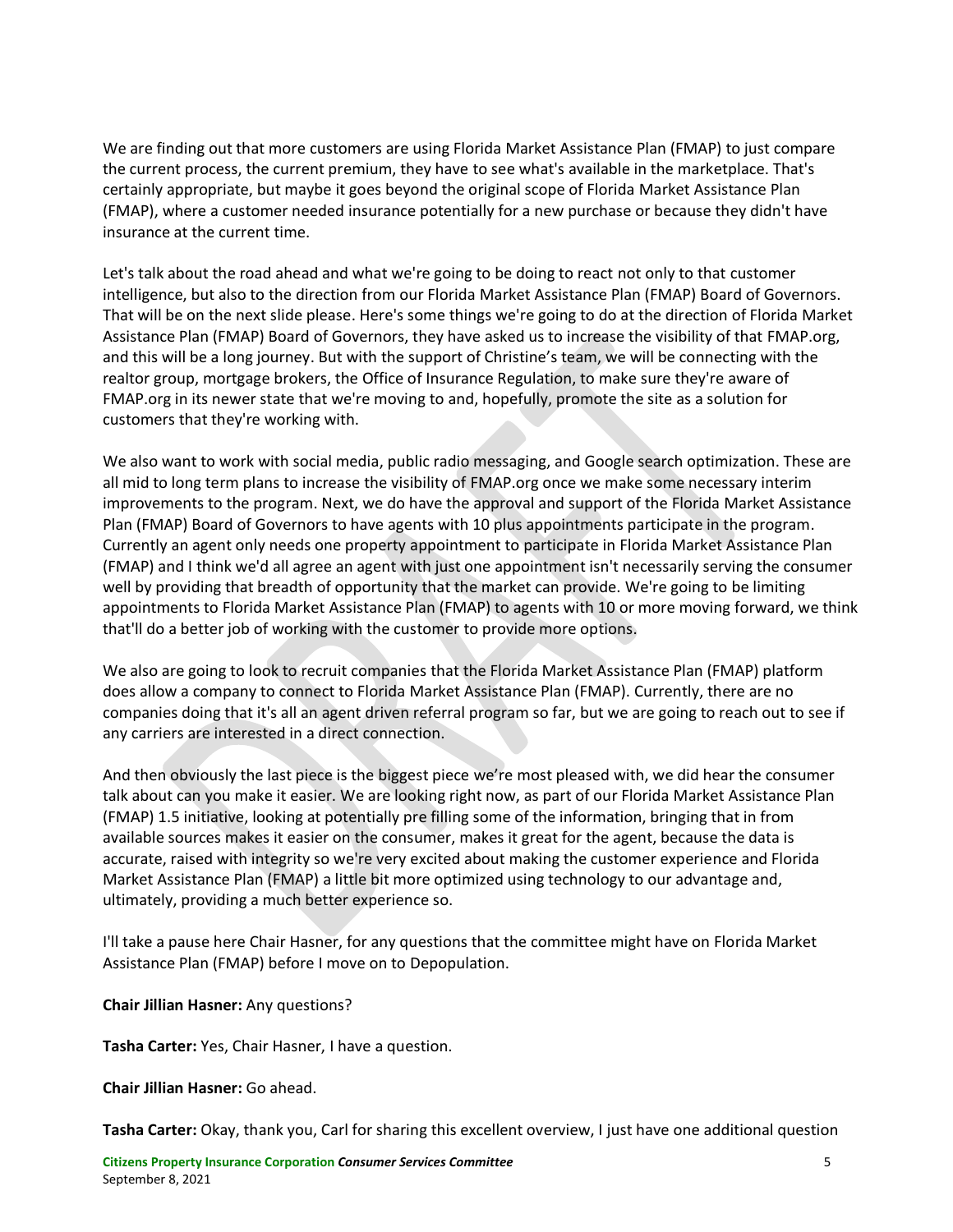regarding the plan to recruit companies to participate. Can you kind of talk through a little bit about how that interaction or engagement would take place between companies and consumers?

**Carl Rockman:** Well, if a carrier wants to participate, it would be a carrier relationship with that consumer. Again, majority of products in Florida are distributed through agents and that's been the dominant distribution platform. But if a carrier chose to participate, they would essentially be able to receive that lead and market their products exclusively to that customer. Right now, we don't have a direct carrier wanting to participate in the space, but we wouldn't rule it out and the platform does allow that to occur, but right now the agents have been great participants in the space and we sort of want to encourage agent participation at greater levels, once the program approves.

**Tasha Carter:** Thank you.

**Chair Jillian Hasner:** Any other questions?

**Governor Reynolds Henderson:** I have one question Madam Chair; this is Reynolds Henderson.

**Chair Jillian Hasner:** Go ahead Governor Henderson.

**Governor Reynolds Henderson:** So, Christine's group is going to be doing the marketing for this correct.

**Carl Rockman:** That is correct.

**Governor Reynolds Henderson:** Okay, is there a budget for that? That's been said or say you're just trying to work through some of this come up with the budget?

**Carl Rockman:** I will defer to Christine for that great question.

**Christine Ashburn:** Governor Henderson, I apologize you broke up at the tail end of that question.

**Governor Reynolds Henderson:** Sorry, I was just asking if there's a marketing budget that's been set for this yet or is that something you will come to the Board for later?

**Christine Ashburn:** That's correct, we are actually planning to bring some more information on marketing capabilities with our current vendors to the Exposure Reduction Committee in Miami just before the next board meeting in response to the question raised by you and others are just ideas. Candidly though really the full scale marketing efforts are going to be much better served with dollar spend once we're at a more future state that I know Carl is going to walk us through a little bit here.

Just based on some of the feedback we've gotten from the survey that Carl reference and the current state of Florida Market Assistance Plan (FMAP) versus where it's headed. But yes, we haven't we have a vendor on contract. We also have a partnership with the Public Radio Emergency Network in Florida (FPREN), and that was both of those have come before the board and have dollar spend on them that could be utilized to promote Florida Market Assistance Plan (FMAP) and it's our private vendor is a full service agency.

**Governor Reynolds Henderson:** Okay, thank you.

**Chair Jillian Hasner:** Any other questions or anything?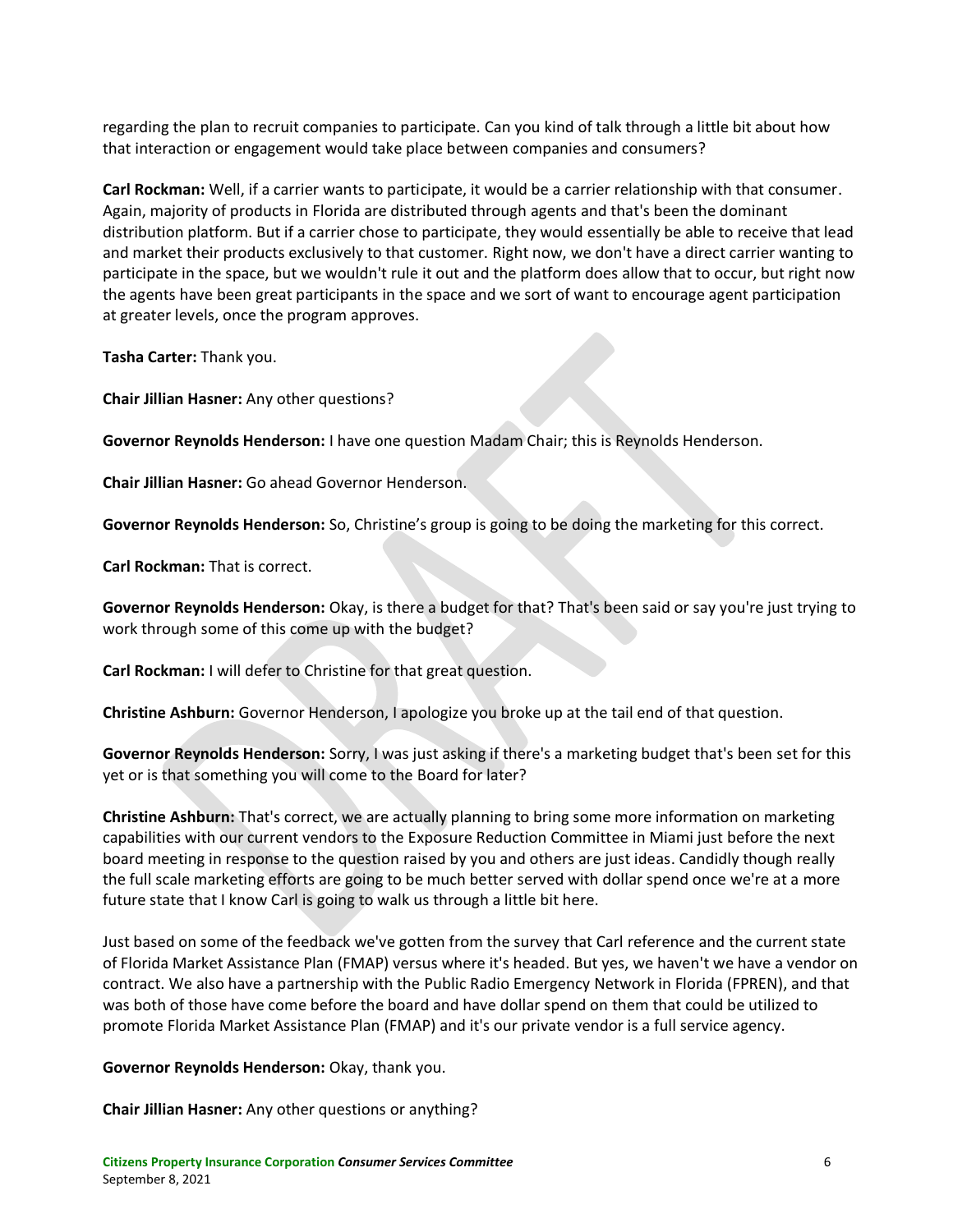**Carl Rockman:** That concludes my presentation. I'd like to move into the Depopulation presentation, if I could, so thank you for that.

Okay I'd like to update the committee on a very, very important program that touches consumers and Citizens' policyholders, and that is our Depopulation program. I'm going to cover the customer journey and a little bit of upcoming activity in this space.

The next slide though will lay out again the customer journey and I'd like to point out that the customer journey begins with a carrier. A carrier that has been approved by the Office of Insurance Regulation to participate in an assumption, very important that without a willing carrier we can't do a Depopulation or assumption. The office of Insurance Regulation does a great job here. When companies, present the opportunity the Office of Insurance Regulation (OIR) will vet them look at their capacity and the Office of Insurance Regulation (OIR) will ultimately approve an amount, a number of policies that they can assume from Citizens. There are caps and curves put in from the regulator that's appropriate but it all starts with a carrier wanting to come forward and desiring to move the business.

Once that's established and once that carrier has selected the individual policyholders from the Citizens book. They turn that information over to Citizens and we take total ownership of the communication process. The first box represents the first step after the selections are made by the carrier. Citizens mails the policyholder a policyholder choice offer letter package and form, which includes all available offers. In some circumstances there could be two or three companies participating. It could be that a customer selected by two or three carriers it doesn't happen that often but the process allows for that to happen. In this example let's assume there's one carrier participating, one offer made. In that package, the consumer is informed of two very, very important things. The coverage comparison and the policy comparison. Citizens coverage versus the carrier coverage and while generally the coverages are equal, there are distinctions and differences in coverage that are very important for the consumer to understand.

Our coverage worksheet is designed to show the main coverages that the policy provides, what a Citizen do and what does the offering carrier do. The second most important piece is premium. The estimated premium for the Citizens renewal and the carrier offer renewal is presented to the consumer, this is also a very important touch point for our consumers. The policy provided of the coverage and the premium. that's the value proposition so both of those are presented in that package.

The next step, the policyholder reviews the information from each company and they determine if they would like to accept the offer or remain with Citizens. Also want to mention in both these steps the agent is engaged. The agent is notified when the offer is sent. It's very common for the policyholder to reach out to their agent or for their agent to connect with them and talk through the options and the benefits of that assuming company. The agent is often thought of as a trusted advisor in the space, and we really recognize and compliment the efforts of our agents to engage in the process and make sure the consumer makes an informed choice.

Once the consumers choice is settled, Citizens or the assuming company. The policyholder will submit their choice either online at Citizensfla.com, or they can represent that choice to their agent and the agent can make the selection for them right in our Policy Center system. It's very important that the customer choice be registered with Citizens by the deadline provided. Okay, there is a deadline to these. There's an assumption time period that's very, very important, the fourth box will represent the next step.

At a certain point of time, the assumption occurs. We close the choice period and the customer's choice is registered to either stay with Citizens or to move to the other company. It's very important if the customer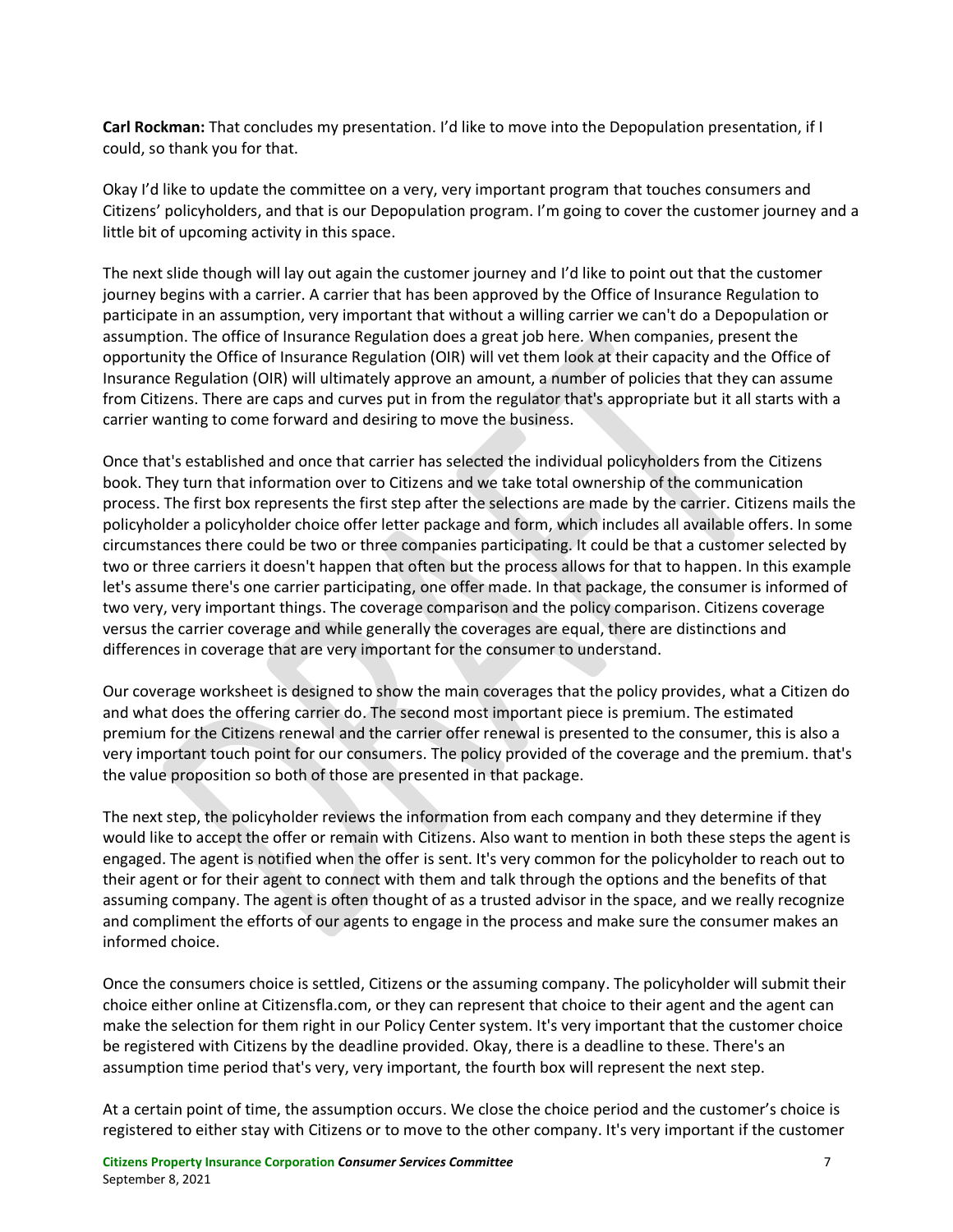doesn't acknowledge a choice, they are assumed. They do not remain with Citizens. They are non-renewed from Citizens and assumed by that company.

That's why it's absolutely critical, my team, Jeremy's team, our Communications, everybody at Citizens' is absolutely committed to raising consumer and agent awareness when these assumptions happen. Because we want consumers to make the choice. We really want them to make an informed choice and for the most part they do. But it's very important for the committee to understand the customer experience here that if a choice isn't made, the assumption is that they want to move to the other company.

Lastly, at the conclusion of the assumption Citizens again sends confirmation letters to customers saying you were successfully assumed or confirming their stance to remain with Citizens. Us combining that process at Citizens and managing has only been in place since 2017. This was a change to the Depopulation program and we were very, very pleased with those changes and being able to consolidate and coordinate all of the communication balls with us versus individual carriers.

That's the customer journey. The last slide will really reflect how many customers are going through the journey over time. There's a lot of ways to represent Depopulation, but I like this slide for this committee, because it shows you one thing, it shows you how many policyholders went through an assumption. Now what's not represented here, Citizens policies in force. You're looking at those lines going up and down, why do they go up and down? They're in direct correlation with Citizens policies in force. When we have a lot of policies, there's a lot of assumption demand when we're at all time lows there's nothing to assume.

So, you can see the Citizens policies in force are direct correlation with the demand, but for this committee, I think it's important to acknowledge how many customers are going through this. And how important it is to provide a platform and a program that's a win for the consumer, a win for the agent. Rings with integrity and we think we've done that, particularly with the changes we made it 2017 where there's one source of communication for the Program. One touch point for the consumer and ultimately we think we can scale this to much bigger levels and we've had to since 2017. We anticipate that because, as the market shifts and more demand comes in for Citizens products, we are anticipating when markets change and carrier demand is there and they're in better shape. We're anticipating here is coming forward wanting to assume a lot of the great business that we've had and take over the last 18 months to stabilize market.

Also, the box down below, number participating the population carriers that's in the history of the Program. We've had carriers that have participated, 43 over the length of the program and you can see the enormous amount of customers that have come out of the program over a period of time, so we want to represent that well.

So, from an update standpoint, we do have a Depopulation happening right now. Our great friends at Florida Pen are doing an assumption this month, in the month of September that will close the first week of October. They have been approved for 6000 policies. We're very pleased to reactivate the program, customer communication, agent communication already sent. It is in flight and we'll be happy to report the results of that Depopulation once it closes in October at an upcoming committee meeting.

With that Chair Hasner, I'll go ahead and pause for any questions or comments from the committee.

### **Chair Jillian Hasner:** Any questions?

**Governor Reynolds Henderson:** One question, and this is Reynolds.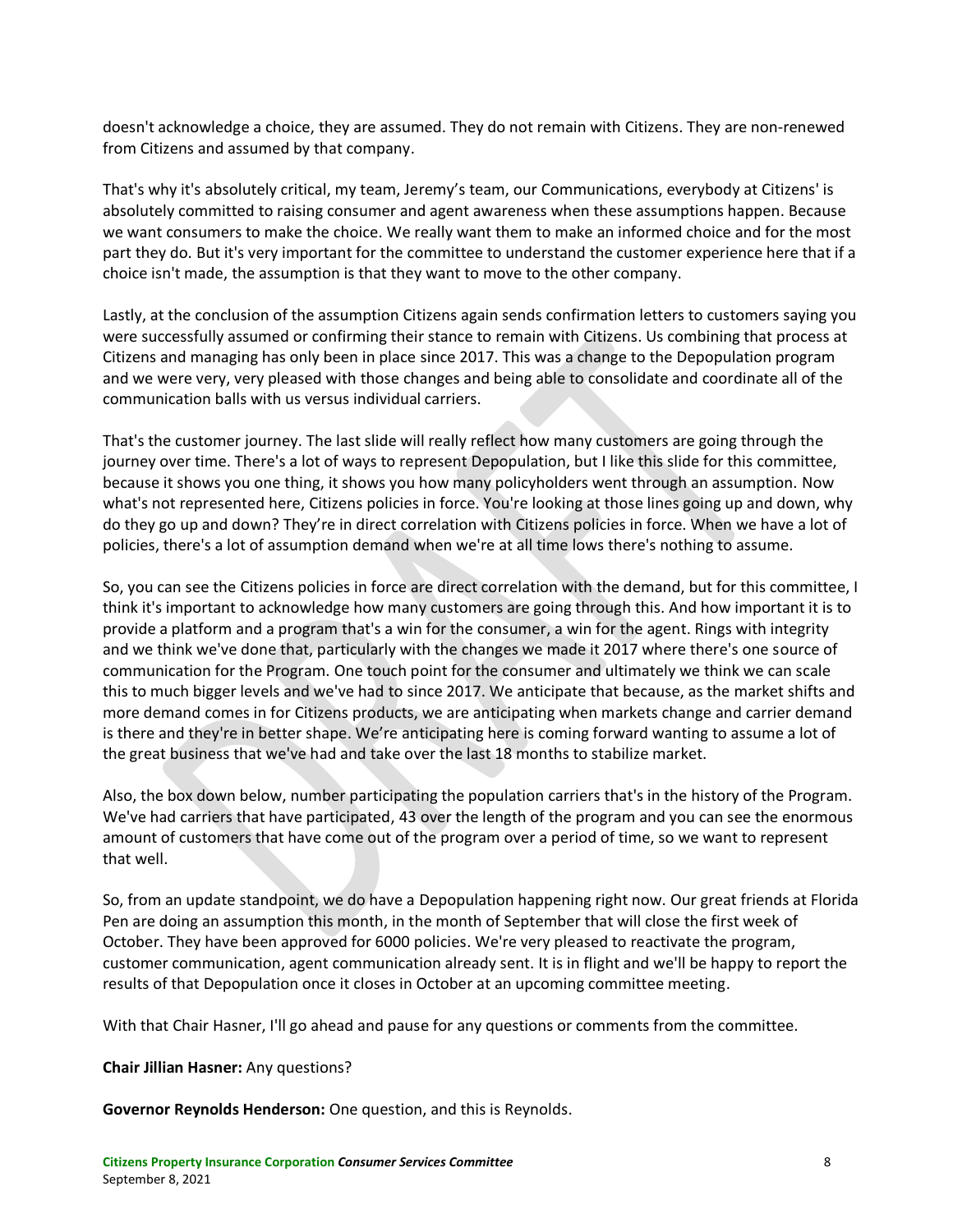**Chair Jillian Hasner:** Yes, Governor Henderson, go ahead.

**Governor Reynolds Henderson:** Okay, so Carl we're sending out these letters that say either notify us online at this site or notify your retail agent, correct?

**Carl Rockman:** Yes.

**Governor Reynolds Henderson:** Are we letting agents know at this same time so that they can reach out? Some people aren't tech savvy. I just kind of want to over notice instead of under notice.

**Carl Rockman:** The agents are absolutely notified at the same time the consumer is notified by mail with that package. We electronically notify the agent and give them a list of all impacted customers, we put an activity in the policy administration system for the agents and then our field management team will be reaching out to agents, with significant volumes, to make sure that they're engaged.

I will tell you that agents have been through this before are very cognizant of the need to contact the consumer, particularly maybe that season set of send a little techno and though you know who those customers can be. We've got to get them special care and handling and our agents do a really, really good job of doing that. But it is dependent on the customer opening that mail package and an engaged agents to really make the connection. But we think we do a real thorough job of raising awareness with our agency force, we really depend on them to engage the customer and help them make an informed choice.

## **Governor Reynolds Henderson:** Excellent Thank you.

**Carl Rockman:** You're welcome.

**Chair Jillian Hasner:** Any other questions? All right, thank you, Carl for that presentation. And for all the great presentations today, so thank you. Any other comments questions related to this committee or any new business to bring up before the committee?

**Tasha Carter:** Madam chair, I have one follow up question for Jeremy Pope, if I may?

**Chair Jillian Hasner:** Okay, go ahead.

**Tasha Carter:** Jeremy are you able to share an update with us on the status of the live chat pilot and how that's been going, since it was deployed in June?

**Jeremy Pope:** Yes, thank you for asking. So, about mid June is when we deployed that pilot, we have had since then close to 500 interactions or chats with consumers. We're not advertising that. It's really we have what we're considering a minimal viable product. We didn't really spend any money to get that up and running. We're testing the waters, if you will, as an organization to figure out. What is the demand with consumers, and what types of servicing questions are coming through?

The pilot is mainly geared to helping folks register with the current portal that we have today and they've registered over, I believe it's close to 120 consumers they've actually assisted getting registered through the portal, since the inception of the pilot but we're also capturing additional information.

In regard to other types of servicing consumers may potentially want and that way we can look at it from a long term approach and figure out what's most feasible for us and also an ideal, you know cost to serve